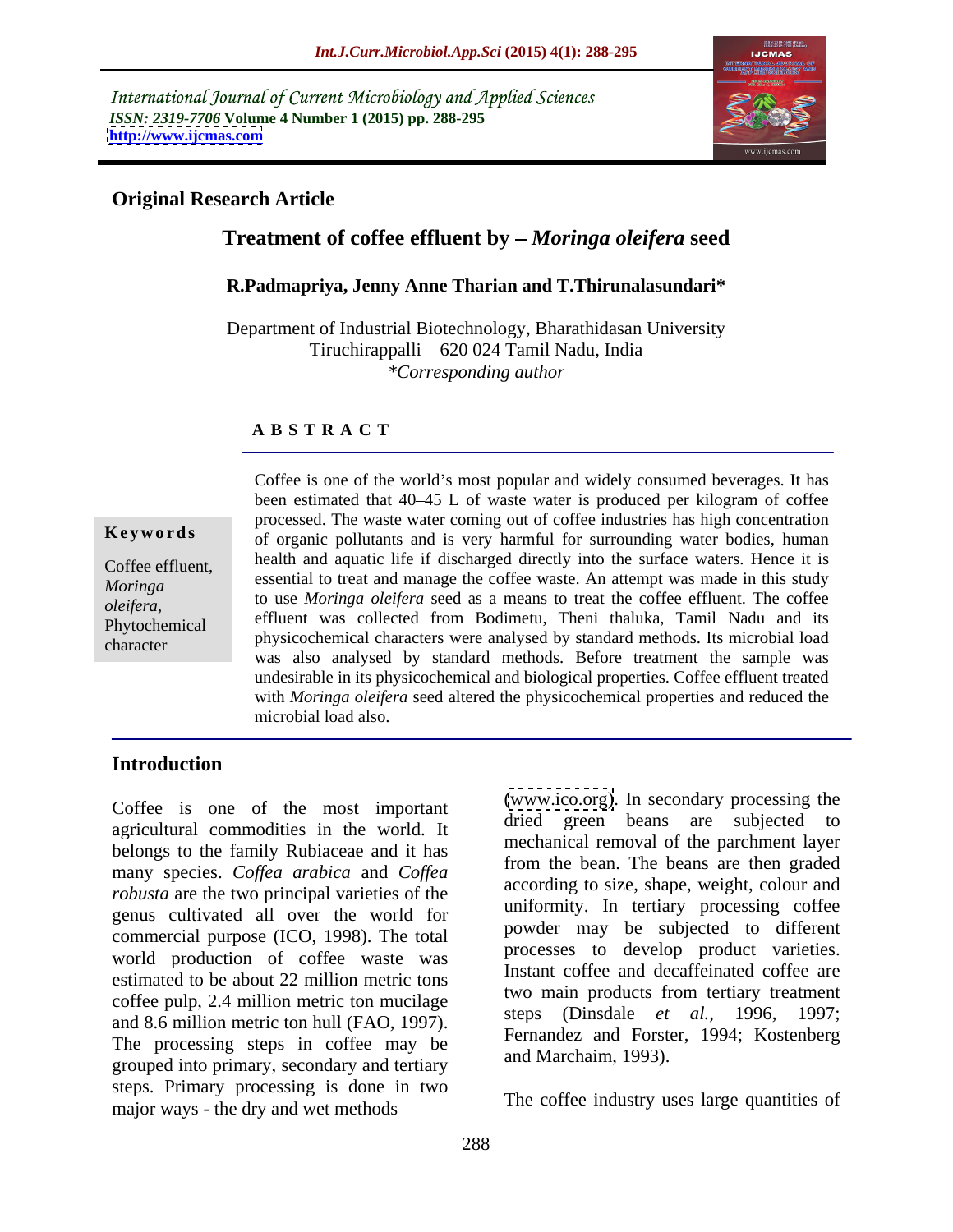water during the various stages of the through innovative and eco-friendly 40 45 L of waste water is produced per high concentration of organic pollutants (Chapman, 1996; De Matos *et al.,* 2001; INEP, 2001; MoEF, 2003) and is very sensation, eye, ear and skin irritation, stomach pain, nausea and breathing problem

of alkali treatment: a combined acid-alkali, and combined alkali-ensilage treatment (Ulloa Rojas *et al.,* 2002), aerobic digestion and anaerobic digestion is the degradation of complex organic matters under the absence of oxygen. This process is time consuming as bacterial consortia responsible for the

(Gopal and Ma, 1986). Treatments applied to coffee pulp (CoP) consisted of alkali

So, there is a need to solve this problem

production process. Consequently, the techniques (Alemayehu Haddis and Rani amount of waste water comes out from the Devi, 2008). Having known the problems of industry is high. It has been estimated that coffee waste and its management an attempt kilogram of coffee (Rodriguez *et al.,* 2000). a means for ecofriendly coffee waste The waste water from coffee industries has management. *Moringa oleifera* seed was harmful for surrounding water bodies, and south Asian countries (APHA, 1998). human health and aquatic life if discharged According to Jojn (1998), the seeds of directly into the surface waters (Deepa *et al., Moringa* family are very efficient water 2002; Enden and Calvert, 2002). This coagulants and they are non toxic (Gottsch, effluent is being directly discharged to the 1992). *M. oleifera* seeds also act as nearby water bodies and thus causing many antimicrobial agent against variety of severe health problems like spinning bacteria and fungi (Madsen *et al.,* 1987). among the residents of nearby areas. drinking water. One of the claims is that the Treatments applied to coffee pulp consisted *oleifera* become safe for drinking and through innovative and eco-friendly was made in this study to use bioproducts as chosen to treat the coffee effluent. Seeds from *Moringa oleifera* have been recommended for water treatment in Africa Indian Traditional Siddha Medicine also mentions about various methods to purify water treated with the seed of *Moringa* healthy living (Durairasan, 1999).

# **Materials and Methods**

degradation process requires time to adapt to in polythene bottles and was kept in room the new environment before they start to temperature till use. The samples were consume on organic matters to grow collected in the month of January, 2013. The (Gerardi, 2003). samples were immediately brought to the Aerobic treatment, membrane treatment and biological characters.Temperature and system and evaporation method are the pH of the effluent were recorded at the time currently available alternative methods for of sample collection, by using thermometer palm oil mill effluent (POME) treatment and pocket digital pH meter respectively. treatment, a combined acid-alkali and a estimated in the laboratory by standard combined alkali-ensilage treatment (Murillo, methods as prescribed in APHA (1998). 1979). These methods have their own merits Biological characteristics of the collected and demerits. coffee effluent were analyzed as per Ten liters of coffee effluent was collected from Bodimetu, Thenithaluka, Tamil Nadu. The effluent was collected from selected site laboratory to assess various physicochemical Other parameters such as chlorides, alkalinity and nitrate were standard methods.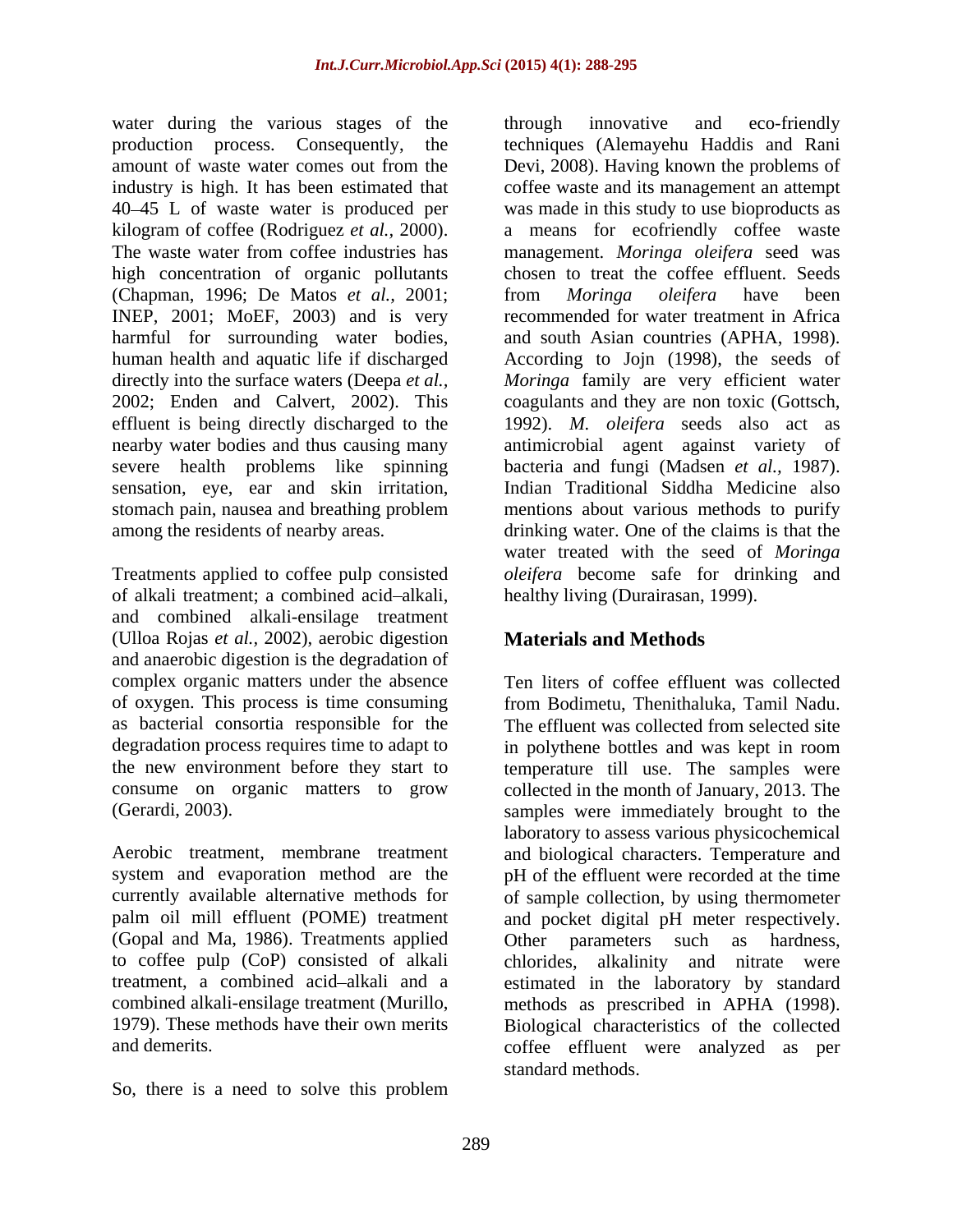Good quality dried *Moringa oleifera*  (drumstick) seeds were collected from local from the seeds were removed and the remaining pat alone was powered using mortar and pestle and this powder was will affect other parameters like

Bodimetu, Theni thaluka, Tamil Nadu was subjected to treatment with *Moringa oleifera*  powder. Treatment was given directly to the treatment is for a period of a month. The ammonia, phenols, alcohols, esters,

The results revealed that the colour of the treatment, but after treatment with *Moringa oleifera* the colour became light greenish brown. Fruity taste and unpleasant odour was changed to bitter and pleasant after treatment. The temperature and pH of the coffee effluent remained same before and after treatment (Table 1). Initial alkaline pH was changed to acidity after treatment.

As far as the chemical parameters analysed, expect acidity the rest of them were reduced gradually after treatment with *Moringa*

Before treatment the coffee effluent had innumerable number of bacterial colonies All physiological activities and life but after treatment with plant material the

**Preparation of plant material** number of bacteria got reduced. At the end of 36 th day there is no bacterial colony at all (Table 3).

shop, Tiruchirappalli. Seeds were cleaned Colour is very a important factor for aquatic and dried under shade. The wings and coat life for making food from sun rays. The stored in air tight container and this was temperature, DO and BOD (Siddiqui and used for further study. Waseem, 2012). In this study coffee effluent **Treatment with** *Moringa oleifera* and when *Moringa oleifera* seed power was Coffee effluent sample collected from remained same even after  $36<sup>th</sup>$  days. The photosynthetic activity is found to be reduced due to dark coloration. Dark colour will affect other parameters like was dark brown in colour before treatment added it become greenish in colour and <sup>th</sup> days. The reason could be the colour of the seed powder.

waste water by using *Moringa oleifera* seed Odour of water is caused both by chemical powder at a concentration of 50g/L and the agents like hydrogen sulphide, free chlorine, physicochemical and biological parameters hydrocarbons and biological agents such as were checked before and after treatment for algae, fungi and other microorganisms 36 days at 7 days interval. (Sharma, 2000). Here the odour of the **Result and Discussion** treatment it was pleasant. It could be due to ammonia, phenols, alcohols, esters, effluent was unpleasant initially and after the phytochemicals of the seed power.

coffee effluent was dark brown before pH is most important in determining the *oleifera* seed power (Table 2). *oleifera* seed power and the organic matter corrosive nature of water. Lower the pH value higher is the corrosive nature of water. pH was positively correlated with electrical conductance and total alkalinity (Gupta, 2009). The reduced rate of photosynthetic activity, the assimilation of carbon dioxide and bicarbonates which are ultimately responsible for increase in pH. Interestingly the temperature of the coffee effluent remained same before and after treatment and the pH became acidic. It could be due to the action between the chemical of *Moringa* of the effluent.

> All physiological activities and life processes of aquatic organisms are generally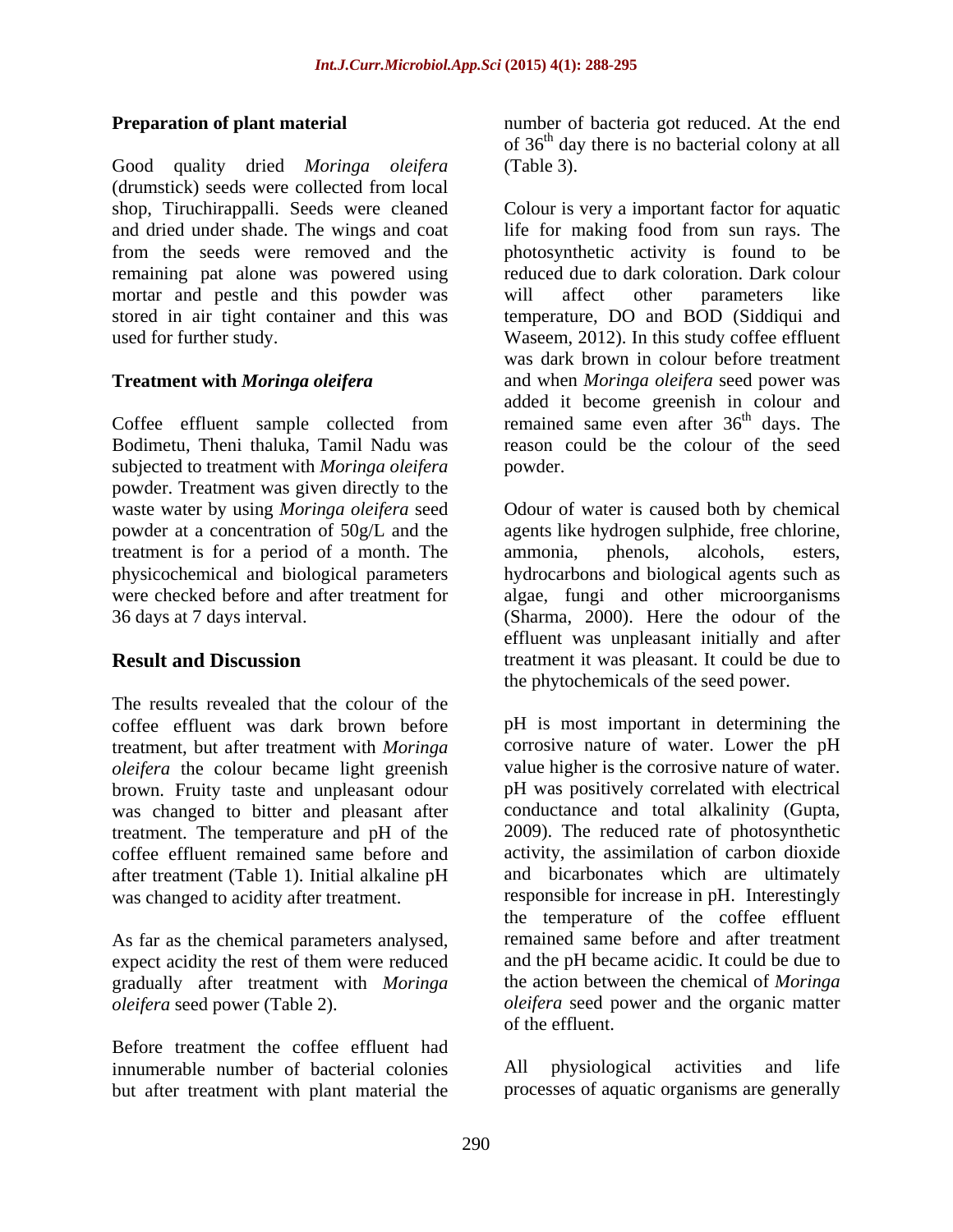influenced by water temperature (Murhekar *Moringa oleifera* and on coffee effluent. DO

presence of phenolphthalein and methyl measure of oxygen required by orange indicators (Patil *et al.*, 2012). Here microorganisms whilst breaking down the alkalinity got reduced gradually after expressed in terms of CaCO3. Water attains conveyed the amount of dissolved (Kalshetty *et al.,* 2014).

There was a gradual reduction in total converted the effluent soft. Hardness, especially with the presence of magnesium

Calcium salts tend to cause incrustations on is the indicator of contamination with animal and human waste.

More than 50% reduction of DO, COD and analysis of the coffee effluent generated BOD was observed in this study which may from coffee processing plant that all the be due to the action of phytoconstituents of parameter like temperature, total hardness,

Gopal Krushna, 2011). It is an important is very important for all physical and parameter because it affects the biochemical biological process going in water. The DO reactions in aquatic organisms. levels in waters depend on physical, Alkalinity acts as a stabilizer for pH. water body. The analysis of DO is very Alkalinity, pH and hardness affect the important in water pollution and waste water toxicity of many substances in the water. It analysis (Yadav Anoop and Daulta Renu, is determined by simple dilHCl titration in 2014). Biological oxygen demand is the treatment and it was reflected in pH. But organic pollution of waste water that can be acidity was increased gradually. Acidity is a decomposed by bacteria under anaerobic measure of the effects of combination of conditions (Mane, 2013). COD determines compounds and conditions in water. It is the the oxygen required for the chemical power of water to neutralize OH- and is oxidation of organic matter. COD values acidity from industrial effluents, municipal oxidizable organic matter including non waste (drainage) and from humic acid biodegradable matter present in it (Kalshetty chemical and biological activities of the measure of oxygen required by microorganisms whilst breaking down organic matter. BOD is used as the index of conveyed the amount of dissolved *et al.,* 2014).

hardness, magnesium, calcium, chloride the bacterial load was reduced after indicating that the chemical constituent of treatment with *Moringa oleifera* and after Moringa oleifera seed changed the content 36<sup>th</sup> day there was no bacteria at all of salts present in the coffee effluent and indicating that *Moringa oleifera* has sulphate can lead to the development of treated with *Moringa oleifera* seed can be laxative effect on new consumers and cause attributed by the antibacterial properties of scaling in pipelines. The bioactive ingredient (Olayemi and Alabi Microbiologically the results revealed that antimicrobial activity. The reduction observed in the bacterial population of water 1994).

cooking utensils and water heaters. Hence it Narashima Rao *et al.* (1984), recorded is essential to soften the portable water similar observations with a component of (Spellman, 2003). Chloride is a common pterygospermin present in flower. A number constituent of all natural water and is of bioactive agents that have been isolated generally not classified as harmful from different parts of the *Moringa oleifera* constituent (Chutia and Sarma, 2009) and it may account for the reduction of microbial load (Olayemi and Alabi 1994).

> It is concluded from the physicochemical analysis of the coffee effluent generated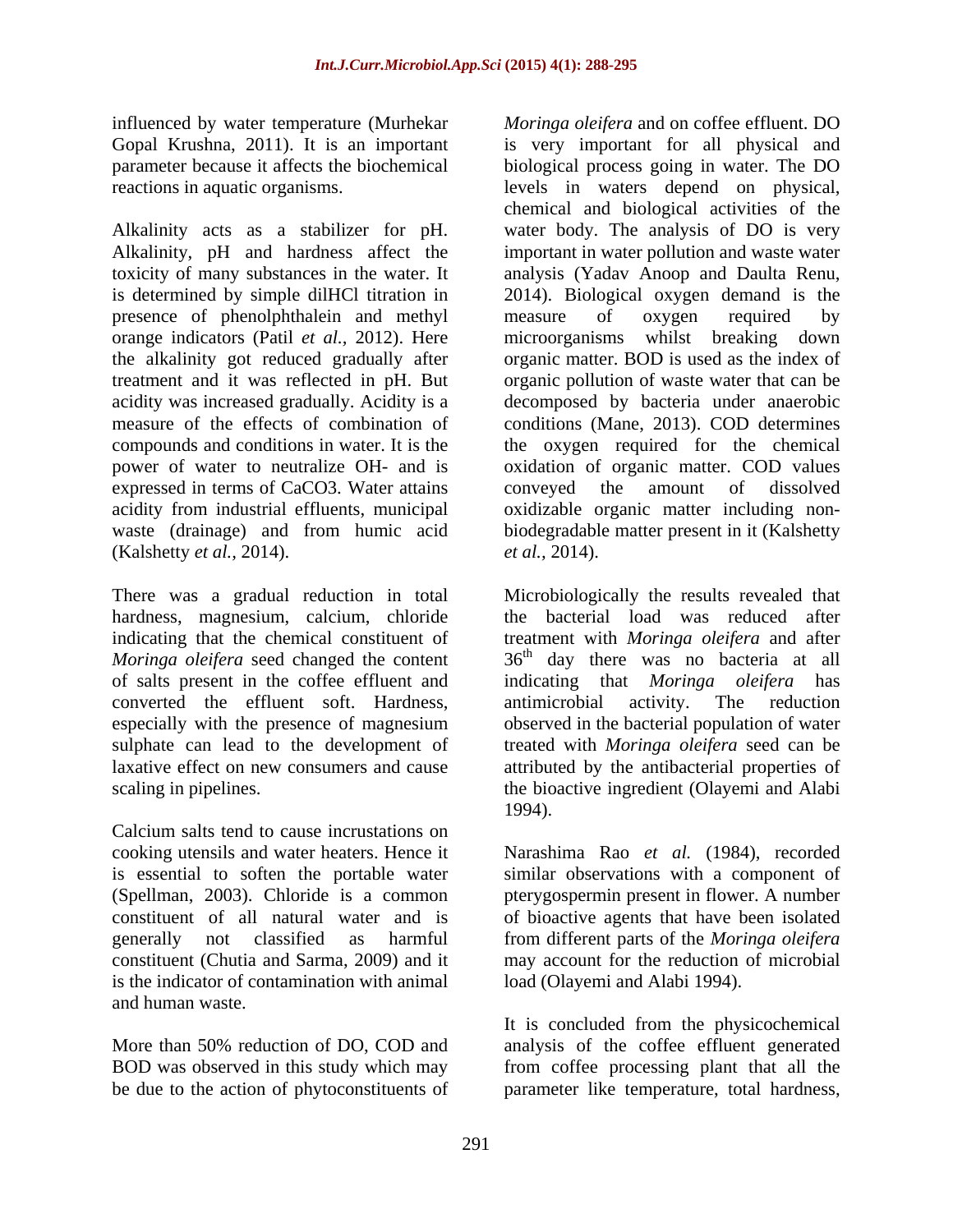BOD,COD were much more than the waste water. From this study it can be prescribed limits. *Moringa oleifera* was concluded that the *Moringa oleifera* effective in the removal of chemical treatment is suitable for the removal of impurities from the effluent. Likewise, chemical impurities and microbial *Moringa oleifera* was effective in the inhibition of bacterial contamination. Since, effluent. the natural products are of low cost and are easily available they can be used to treat the

chemical impurities and microbial contaminations like bacteria of coffee effluent.

| S.No   Parameters   Physical |                       |                | Physical characters after treatment with Moringa oleifera |                |                          |                                    |                |
|------------------------------|-----------------------|----------------|-----------------------------------------------------------|----------------|--------------------------|------------------------------------|----------------|
| analysed                     | characters            | $1st$ day      | day                                                       | $15th$ day     | $\int 22^{nd}$ day       | $\frac{1}{2}$ 29 <sup>th</sup> day | $36th$ day     |
|                              | before                |                |                                                           |                |                          |                                    |                |
|                              | treatment             |                |                                                           |                |                          |                                    |                |
| Colour                       | Dark brown            | Light          | Light                                                     | Light          | Light                    | Light                              | Light          |
|                              |                       | greenish       | greenish                                                  | greenish       | greenish                 | greenish                           | I greenish     |
|                              |                       | brown          | brown                                                     | brown          | brown                    | brown                              | brown          |
| Taste                        | Fruity, Ripe   Bitter |                | <b>Bitter</b>                                             | <b>Bitter</b>  | Bitter                   | <b>Bitter</b>                      | Bitter         |
| Odour                        | Unpleasant            | Pleasant       | Pleasant                                                  | Pleasant       | Pleasant                 | Pleasant                           | Pleasant       |
| Temp.                        | $35^\circ$ C          | $35^{\circ}$ C | $35^{\circ}$ C                                            | $35^{\circ}$ C | $\frac{1}{35}^{\circ}$ C | $35^{\circ}$ C                     | $35^{\circ}$ C |
|                              |                       |                | 8.8                                                       | 8 <sup>2</sup> |                          |                                    |                |

### **Table.1** Physical characters of coffee effluent

**Table.2** Chemical characters of coffee effluent

| S.No   Parameters       | Chemical<br>Chemical characters after treatment with Moringaoleifera |                   |                   |                   |                   |                                       |                   |
|-------------------------|----------------------------------------------------------------------|-------------------|-------------------|-------------------|-------------------|---------------------------------------|-------------------|
| analysed                | characters                                                           | $^{\iota}$ day    | $8th$ day         | $15^{th}$ day     |                   | $\int 22^{nd}$ day $\int 29^{th}$ day | $36th$ day        |
|                         | before                                                               |                   |                   |                   |                   |                                       |                   |
|                         | treatment                                                            |                   |                   |                   |                   |                                       |                   |
| <b>Total Alkalinity</b> | 10mg/l                                                               | 10mg/l            | 8mg/1             | 6mg/              | 4mg/1             | 3mg/                                  | 3mg/1             |
| Total acidity           | $9$ mg/l                                                             | 9 mg/l            | $12 \text{ mg}/1$ | $15 \text{ mg/l}$ | 19 mg/            | $22 \text{ mg}/l$                     | $25 \text{ mg}$   |
| <b>Total Hardness</b>   | $90 \text{ mg}/1$                                                    | $85 \text{ mg}/l$ | $65 \text{ mg}/l$ | $60 \text{ mg}/l$ | $51 \text{ mg/l}$ | $40 \text{ mg}/1$                     | $35$ mg/l         |
| <b>Total Calcium</b>    | $80 \text{ mg}/1$                                                    | $74 \text{ mg}/l$ | $60 \text{ mg}/1$ | $55 \text{ mg}/l$ | $40 \text{ mg}/l$ | $34 \text{ mg}/l$                     | $29 \text{ mg}$   |
| Estimation              | $10 \text{ mg}/l$                                                    | $10 \text{ mg}/l$ | $9 \text{ mg}/l$  | $8 \text{ mg}/l$  | $7 \text{ mg}/l$  | $5 \text{ mg}$                        | $4$ mg/l          |
| Magnesium               |                                                                      |                   |                   |                   |                   |                                       |                   |
| Estimation              | $60$ mg/l                                                            | $56 \text{ mg}/l$ | $45 \text{ mg}/1$ | $34 \text{ mg}/l$ | $29 \text{ mg}$   | $20 \text{ mg/l}$                     | $16 \text{ mg}/l$ |
| Chloride                |                                                                      |                   |                   |                   |                   |                                       |                   |
| Dissolved oxygen        | $15 \text{ mg}/l$                                                    | $15 \text{ mg}/l$ | 11 mg/l           | $10 \text{ mg}/l$ | $8 \text{ mg}/l$  | $7 \text{ mg}$                        | $5$ mg/l          |
| <b>BOD</b>              | $14 \text{ mg}/l$                                                    | $12 \text{ mg}/l$ | $10 \text{ mg}/1$ | $9 \text{ mg}/l$  | $7 \text{ mg}/l$  | $5 \text{ mg}$                        | $4 \text{ mg}/1$  |
| COD                     | $14 \text{ mg}/l$                                                    | $12 \text{ mg}/l$ | 11 mg/l   8 mg/l  |                   | $8 \text{ mg}/1$  | $7 \text{ mg}$ /                      | $6 \text{ mg}/l$  |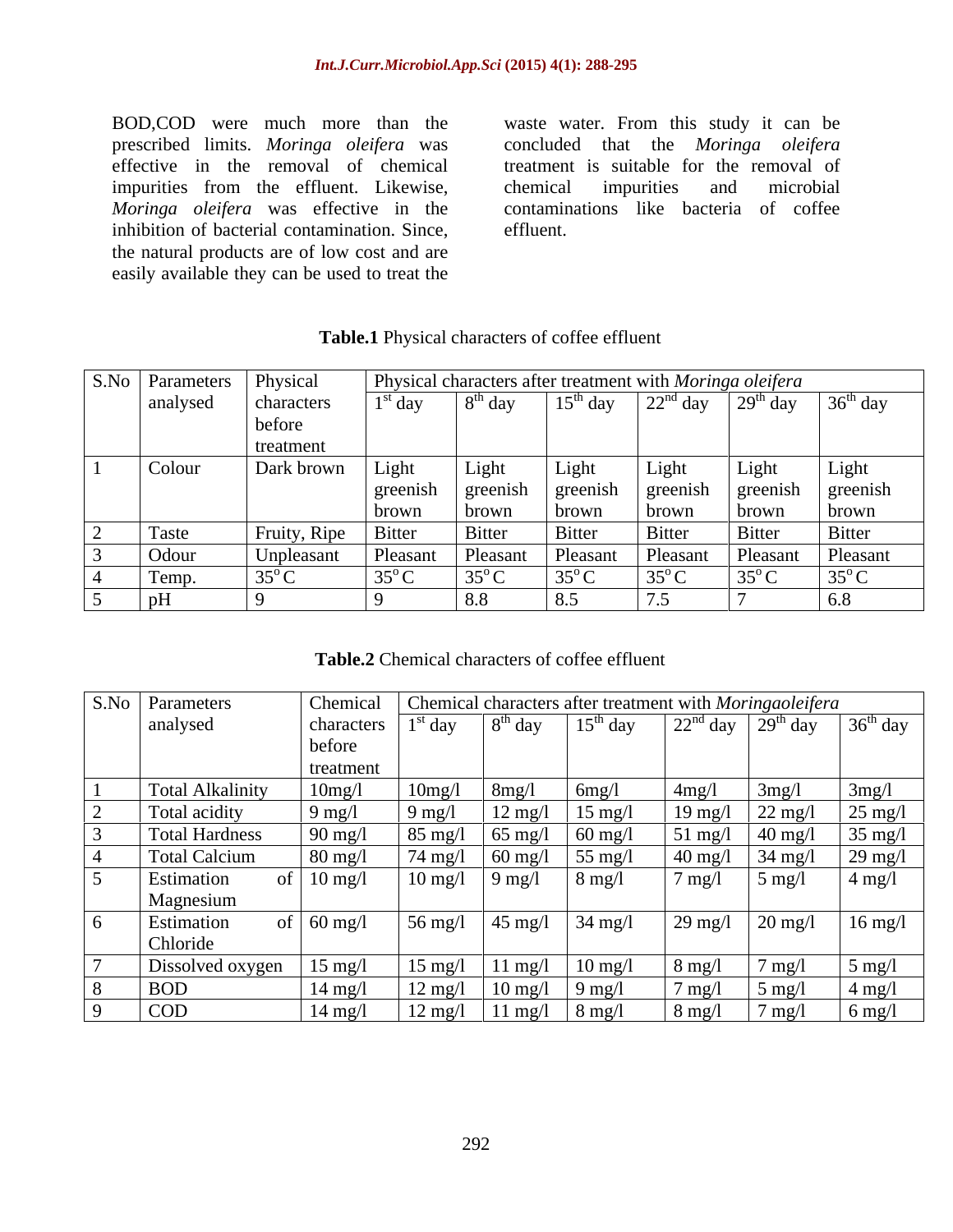| S.No | $\sim$<br>$\sim$<br>Sample Code<br>. | Before      | n and microbial load after treatment (No. of colony)<br>41 I O I |     |                                         |           |                              |                  |  |
|------|--------------------------------------|-------------|------------------------------------------------------------------|-----|-----------------------------------------|-----------|------------------------------|------------------|--|
|      |                                      | treatmen    | $\log$ day                                                       | ua, | $15^{\text{th}}$ $\lambda_{\text{out}}$ | $\cap$ nd | $\sim$<br>$\mathbf{u}$<br>-- | $36^{\circ}$ day |  |
|      |                                      |             |                                                                  |     |                                         | day       |                              |                  |  |
|      | $\cap$<br>$\overline{C}$             | Innumerable | $\sim$ $\sim$                                                    |     |                                         |           |                              |                  |  |

## **Table.3** Biological population of coffee effluent

- Alemayehu Haddis, Rani Devi, 2008.
- American Public Health Association (APHA), American Water Works Federation, Clesceri L.S., Eaton A.D., Greenberg A,E. and Franson M.A.H., 1998, Standard Methods for the Examination of Water and American Public Health Association,
- Chapman, C. 1996. Water quality errounds. Water Res., 30: 371–377. environmental monitoring, Chapman and Hill, London, United Kingdom,.
- Chutia, J., Sarma, S.P. 2009. Relative content of chloride and sulphate in waster<br>drinking water samples in different 169. drinking water samples in different localities of Dhakuakhana Sub division of lakhimpur District of Assam. *Int. J. Chem. Sci.,* **7**(3): 2087–2095. **Homeopathy, Chennai. Pp. 87.**
- De Matos, T.A., Lo Monaco, P.A., Pinto, A.B., Fia, R., Fukunaga, D.C. 2001. Pollutant potential of wastewater of the coffee fruits processing, Federal University of Viçosa, Department of Agricultural Engineering, Viçosa poscolheita/aguas/artigos/Pollutant.
- 

**References** A.A.P., Manjunath, G.R., Devi, V. Effect of effluent generated from pulping activities with appropriate coffee processing plant on the water<br>
bodies and human health in its<br>
Proceedings of the Symposium on bodies and human health in its<br>
vicinity *I Hazard Mater* 152. Conservation, Restoration and vicinity. *J. Hazard. Mater.*, 152: Conservation, Restoration and <br>259–262 Management of Aquatic 259–262. Management of Aquatic Association and Water Environment (IIS) and the Karnataka Environment<br>
Federation Clesceri L.S. Eaton Research Foundation [KERF]. **References**<br>
A.A.P., Manjunath, G.R., Devi, V. 2002, Overcoming pollution of lakes<br>
Effect of effluent generated from unit variety being activities with appropriate<br>
confect proceedings of the Symposium on<br>
bodies and hu and water bodies due to coffee pulping activities with appropriate technology solutions. In: Proceedings of the Symposium on Conservation, Restoration and Management of Aquatic Ecosystems, Centre for Ecological Sciences, Indian Institute of Science (IIS) and the Karnataka Environment Research Foundation [KERF], Bangalore and Commonwealth of Learning, Canada, paper 4.

- wastewater, Twentieth Edotion, D.L. 1996. The mesophilic and Washington, DC. Coffee waste containing coffee waste containing coffee Dinsdale, R.M., Hawkes, F.R., Hawkes, thermophilic anaerobic digestion of grounds. *Water Res.*, 30: 371-377.
- assessments. A guide to the use of Dinsdale, R.M., Hawkes, F.R., Hawkes, biota sediments and water in D.L. 1997. Comparison of biota, sediments and water in D.L. 1997. Comparison of environmental monitoring Chanman mesophilic and thermophilicupflow Dinsdale, R.M., Hawkes, F.R., Hawkes, D.L. 1997. Comparison of mesophilic and thermophilicupflow anaerobic sludge blanket reactors treating instant coffee production wastewater. *Water Res.,* 31: 163 169.
	- Durairasan, 1999. Siddha principles of social and Preventive medicine. Department of Indian Medicine and Homeopathy, Chennai. Pp. 87.
- MG, Brazil, <http://www.ufv.br/> <http://en.wikipedia.org/wiki/Coffee> Enden, J.C., Calvert, K.C. 2002. Limit environmental damage by basic knowledge of coffee waste waters, GTZ-PPP Project-improvement of coffee quality and sustainability of coffee production in Vietnam, wastewater.

Fernandez, N., Forster, C.F. 1994.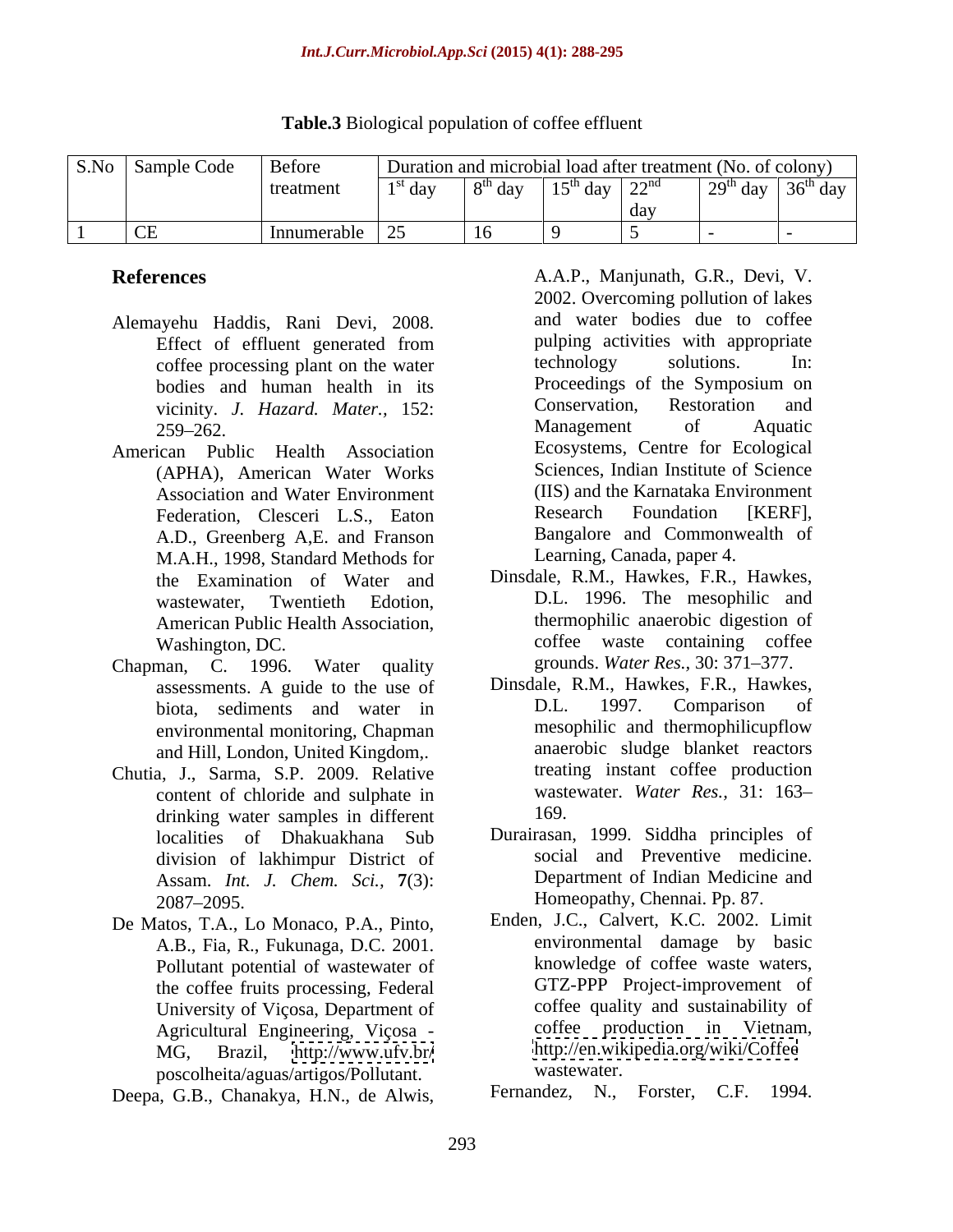Anaerobic digestion of a simulated discharge of industrial effluent at coffee waste using thermophilic and mesophilic up flow filters. *Trans IChemE, B, Process Safety Environ.*

- (FAO). 1997. Production yearbook,
- Gerardi, M.H. 2003. The microbiology of
- Gopal, J., Ma, A.N., 1986. The
- Gottsch, E. 1992. Purification of turbid surface water by plants in Ethiopia,
- Gupta, D.P., Sunita, Saharan, J.P. 2009. City (Haryana) India. *Researcher,*
- INEP-Karnataka, Bioreactors for clean appropriate technology solutions,
- International Coffee Organization (ICO), Technology, and Utilization.
- Narasiah K.S. 1998. Quality of water
- M.B., Gani, R. 2014. Water quality

Harihar, District Davanagere, Karnataka State, India. *Am. J. Adv. Drug Deliv., 2(1): 120–132.* 

- *Prot.,* 72(1): 15–20. Kostenberg, D., Marchaim, U. 1993. Food and Agricultural Organization Vol. 50. FAO Statistics Series No. 135. Rome, Italy. Pp. 172. *Environ. Technol.*, 14: 973–980. Anaerobic digestion and horticultural value of solid waste from manufacture of instant coffee.
	- anaerobic digesters. Wiley-1987. Effect of water coagulation by Interscience, New Jersey. Pp. 51–57. seeds of *M. oleifera*on bacterial comparative economics of palm oil Madsen, M., Schlundt, J., Omer, E.F. concentration. *J. Trop. Med. Hyg.,* 1:  $90 - 109.$
	- mill effluent treatment and resource Mane, A.V., Pardeshi, R.G., Gore, V.R., recovery systems. National Walave, R.L., Manjrekar, S.S., Sutar Workshop on Recent Developments G.N. 2013. Water quality and in Palm Oil Milling Technology & Pollution Control. locations of Pavana river of Pune G.N. 2013. Water quality and sediment analysis at selected district, Maharashtra. *J. Chem. Pharm. Res.,* 5(8): 91-102.
	- *Moringa stenopetala. Walia,* 14: 23– Ministry of Environment and Forest 28. (MoEF), 2003, Water (Prevention Physiochemical analysis of ground (Amendment) Act, 2003, Ministry of water of selected area of Kaithal **Environment** and Forests, and Control of Pollution) Cess Environment and Forests, Government of India, New Delhi.
	- 1(2): 1 5. Murhekar Gopal Krushna, H. 2011. coffee effluents—reducing water status of ground water sample in pollution in Western Ghat with Akot city. *Res, J. chem. Sci.,* 1(4): Assessment of physico- chemical 117.
	- 2001. <http://www.inep-> Murillo, B. 1979. Coffee-pulp silage. In: <karnataka.org/pdfs/coffee.pdf> and Braham, J., Bressani, R. (Eds.), http://www.inepkarnataka. Coffee pulp. Composition, <http://www.ico.org/> proddoc.htm, International Development Research 1998. Center (IDRC), Ottawa, Pp. 55–62. Coffee pulp. Composition, Technology, and Utilization.
- Jojn, Cited in: Ndabigengesere A. and Narashima Rao. 1984. Antibiotic principle treated by coagulation using TI: Chemical nature of *Moringa oleifera* seeds, *Water Res.,* Pterygospermin. *Indian J. Med. Res.,*  $32(3)$ : 781–791.  $42:85-96$ . from *Moringa pterygosperma*. Part II: Chemical nature of 42: 85 96.
- Kalshetty, B.M., Shobha, N., Kalashetti, Olayemi, A.B., Alabi, R.O. 1994. Studies of river Tungabhadra due to the using *Moringa oleifera* seeds, *Afr.* on traditional water purification